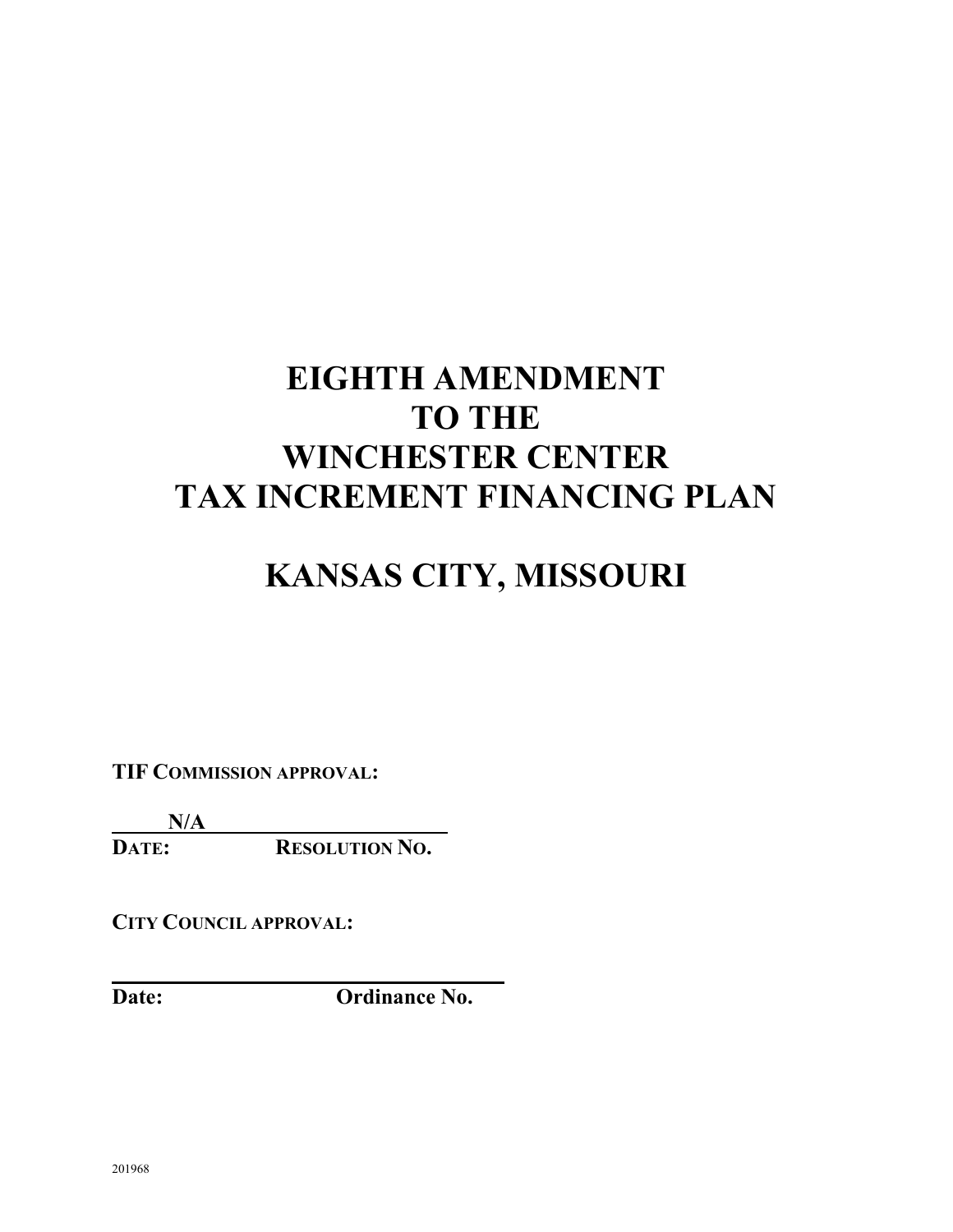#### **Eighth Amendment to the Winchester Center Tax Increment Financing Plan**

The Winchester Center Tax Increment Financing Plan shall be amended as follows:

**A.** Delete Section I, INTENT AND NATURE OF THE AMENDMENT, in its entirety and in lieu thereof insert the following:

#### **I. INTENT AND NATURE OF THE AMENDMENT**

The Winchester Center Tax Increment Financing Plan (the "Plan") has been amended seven (7) times since its initial approval by Ordinance No. 911435. The First Amendment to the Plan, as approved by Ordinance No. 931165 (the "First Amendment") provides for the expansion of the Redevelopment Area, as originally described by the Plan, to include property located on the southwest corner of 63rd Street Trafficway and Manchester Avenue. The Redevelopment Area, as expanded by the First Amendment, is generally bound by  $63<sup>rd</sup>$  Street Trafficway on the north, Interstate  $435$  and Manchester Avenue on the east,  $64<sup>th</sup>$ and 67th Streets on the south, and the Kansas City Southern Railroad tracks on the west. The expanded area included Redevelopment Project Area 13. The First Amendment provides for the construction of approximately 33,600 square feet of office commercial space together with all necessary appurtenances, utilities and street improvements within Redevelopment Project Area 13.

The Second Amendment to the Plan, as approved by Ordinance No. 941181 (the "Second Amendment") provides for additional property to be included within the Redevelopment Area. The addition of the property creates Redevelopment Project Area 14. Redevelopment Project Area 14 will consist of the construction of approximately 80,000 square feet of office space at an estimated cost of \$20,000,000.

The Second Amendment further provides for the subdivision of Redevelopment Project Area 5 into three sub-projects to allow greater development flexibility. The Second Amendment additionally permits the use of tax abatement as provided for under the Enterprise Zone designation. The categories of eligible reimbursable project costs are proposed to be expanded to include reimbursement for rock excavation, deck parking and other excessive building costs directly related to site issues, and underground utility work.

Each of the Third Amendment to the Plan, as approved by Ordinance No. 031366 (the "Third Amendment"), the Fourth Amendment to the Plan, as approved by Ordinance No. 050617 (the "Fourth Amendment") and the Fifth Amendment to the Plan, as approved by Ordinance No. 051235 (the "Fifth Amendment"),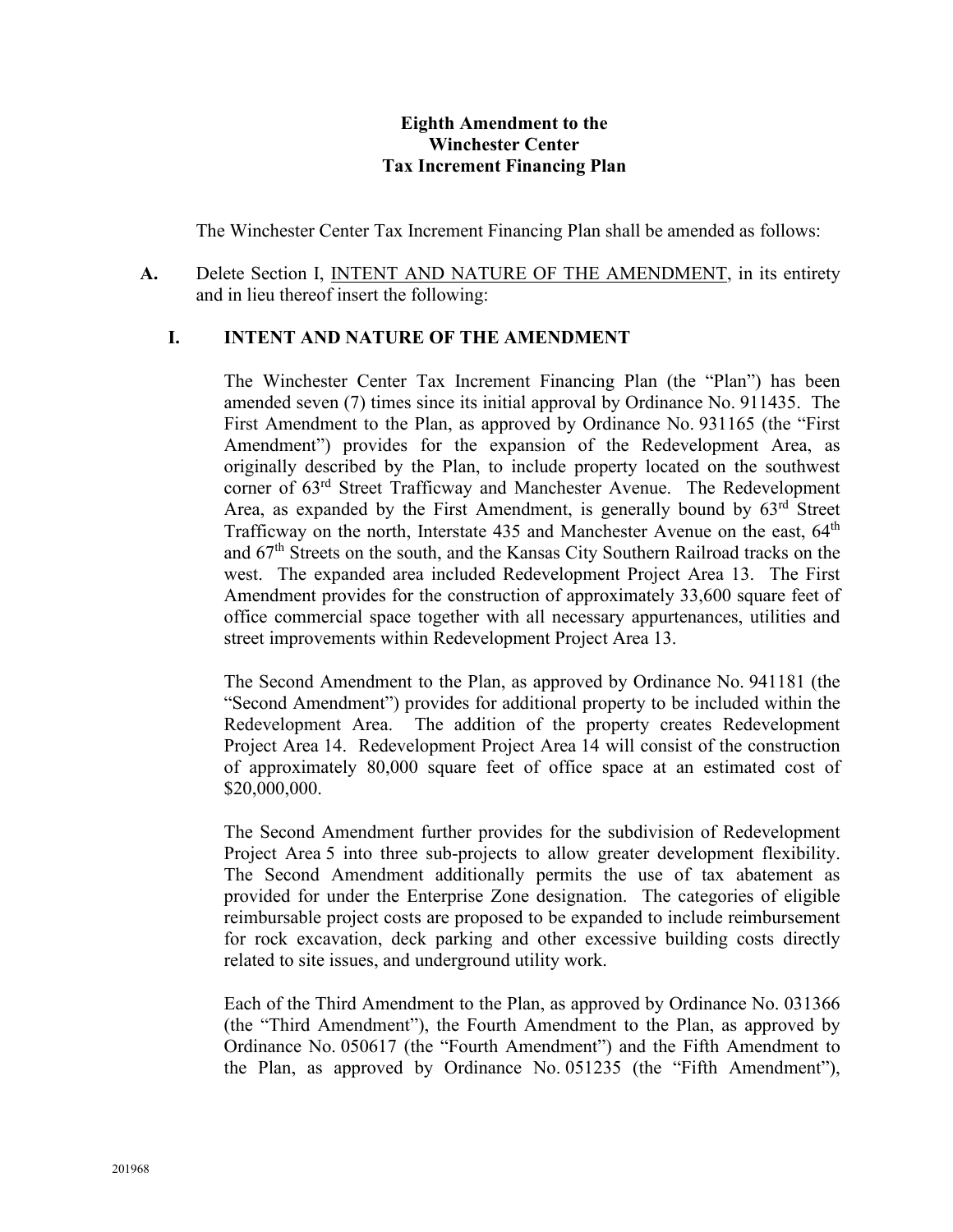provide for modifications and updates to the Budget of Redevelopment Project Costs.

The Sixth Amendment (the "Sixth Amendment") to the Plan provided, inter alia, additional funding for (i) a neighborhood improvement program and (ii) Bennington Road between Beacon and  $67<sup>th</sup>$  Street.

The Seventh Amendment (the "Seventh Amendment") provided for modifications to the neighborhood improvement program and modifications to the Development Schedule.

The Eighth Amendment (the "Eighth Amendment") provides for modifications to the neighborhood improvement program.

**B.** Delete Exhibit 15, "Neighborhood Housing Program Project" and insert the revised Exhibit 15, as attached hereto.